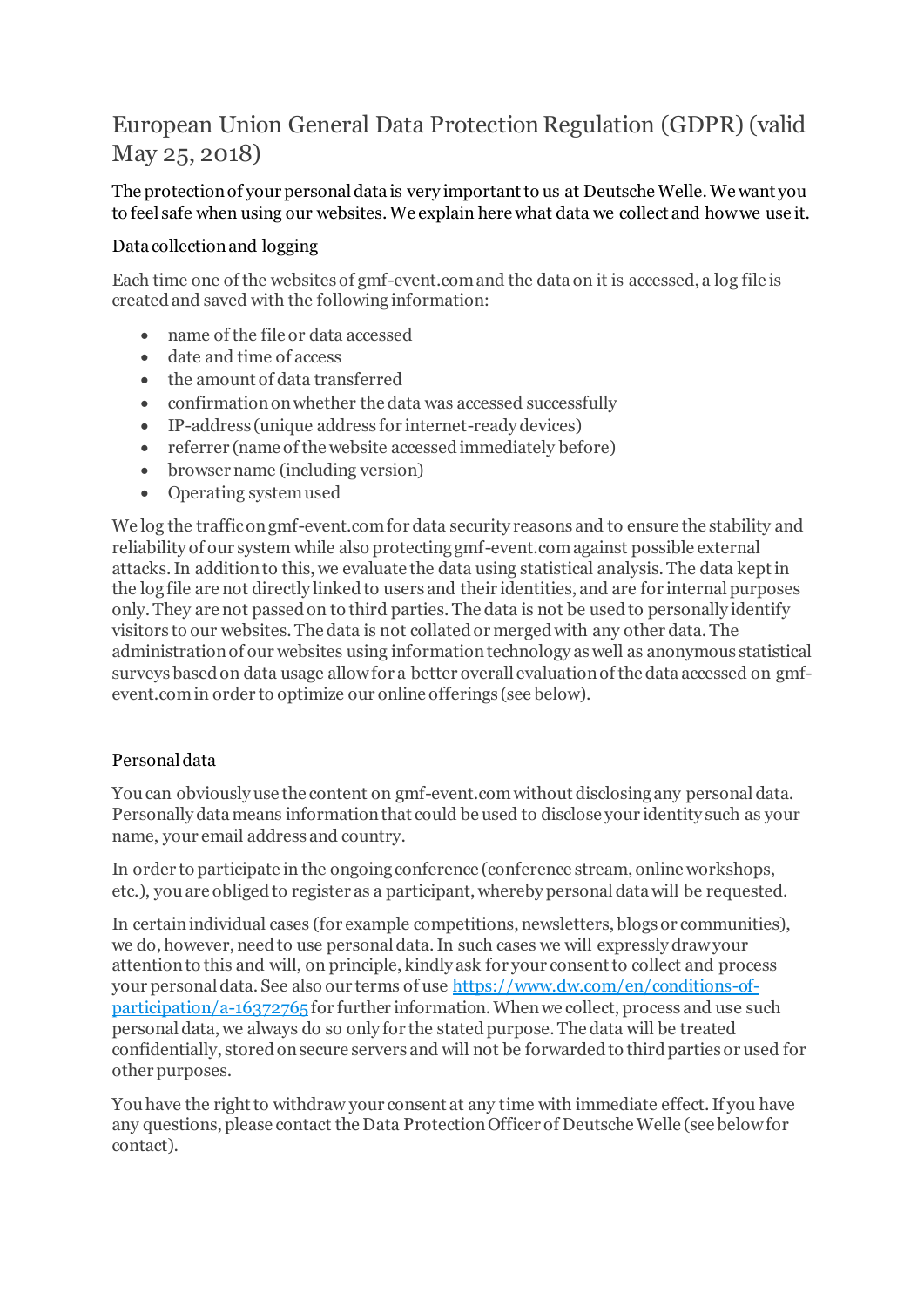## Your rights (relating to revocation, correction and deletion of information)

Your data will only be used for the stated purposes and will not be sold to anyone. You have the right to revoke your consent at any time. You can direct such requests to us using the contact details on this website. Please note that if you should choose to revoke you consent to access your data, personalized services on gmf-event.commay, however, no longer be available.

You have the right, as stipulated in EU legislation, to demand information about what personal data (such as your name and address) is stored on gmf-event.com. Please submit such requests in writing to the Data Protection Officer at Deutsche Welle and state what subject your data disclosure request is in reference to.

In accordance with the statutory provisions, you also have the right to have your personal data corrected and deleted. Please submit such requests to us using the contact details on this website.

### Contact forms and confidentiality of emails

We offer contact forms in many places on gmf-event.com. We will use your data shared on such contact forms for the specified purposes. Should other purposes also be applicable we would explicitly point this out and ask for your consent in such cases. Please also note the following if you send us any emails: we cannot guarantee the confidential treatment of your correspondence on its way to us if you choose to use an unencrypted email service provider.

#### Use of cookies

#### What are cookies?

Cookies are small text files that are temporarily stored on the hard disk of your device. gmfevent.comuses cookies for technical reasons without pointing this out in detail on each occasion. We save your IP address during the use of cookies.

Cookies do not store any personal data, and are used to collect anonymous data and statistics on the use of the website by visitors. Cookies help us measure how well our websites are performing. This data helps us to improve and customize our content so you get more out of your visit to gmf-event.com.

#### Which cookies does DW use?

#### Session cookies

These cookies only last for the duration of a session. They will disappear from your computer when you close the browser or turn your computer off. If you have chosen to identify yourself on gmf-event.com , we will also use session cookies that contain encrypted information to identify you.

#### Persistent cookies

These cookies remain on your computer even after you close the browser or turn off the device. They are activated each time a user visits the website that created that particular cookie. To this end, you are assigned a unique identifier. This unique identifier is part of a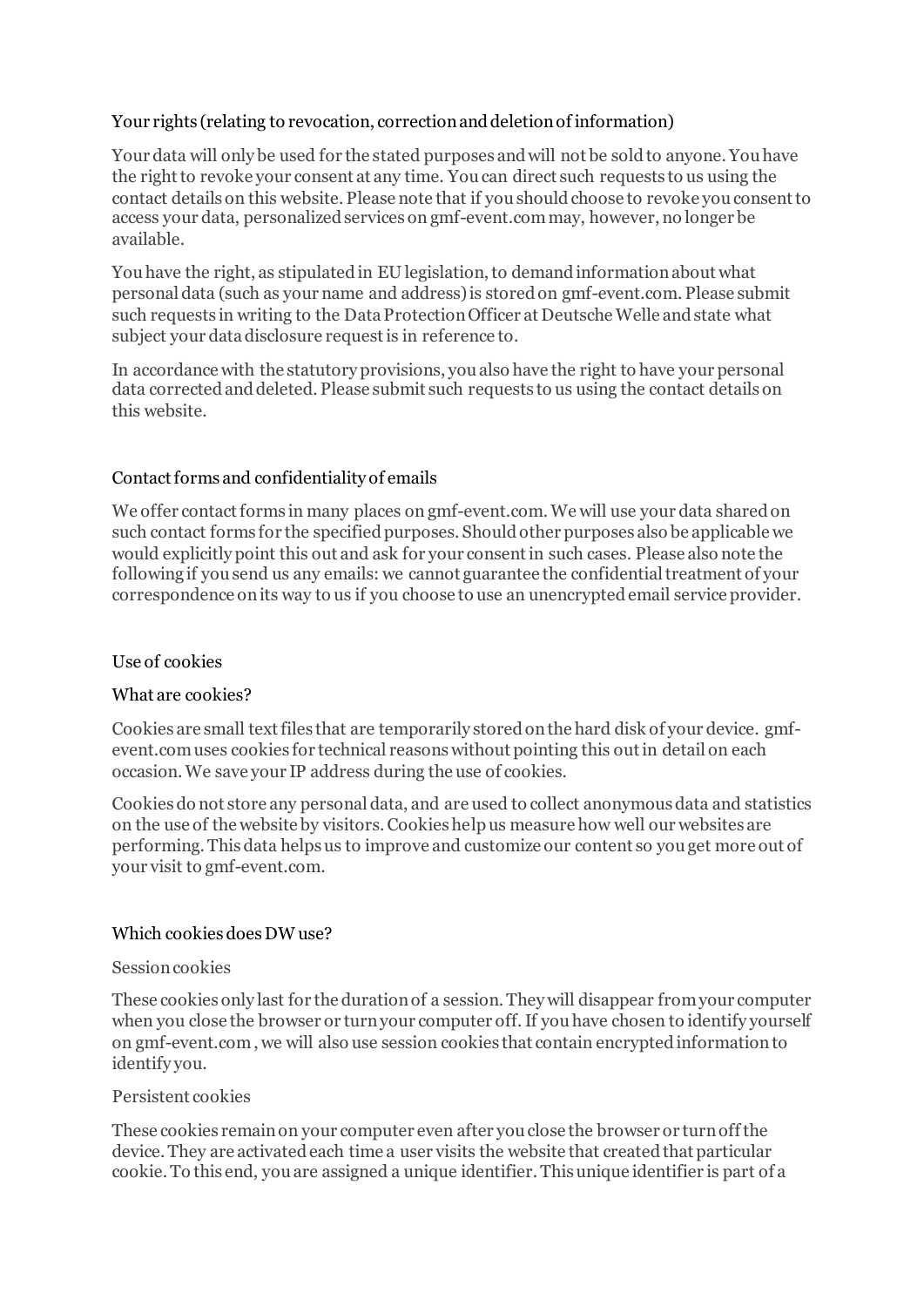persistent cookie that we leave on your browser. This serves various purposes such as, for example, saving your preferred DW language.

If you do not want us to remember your computer, you can disable the storage of cookies in the browser that you are using or turn on notification for when cookies are sent.

gmf-event.comcan also be used without cookies.

Cookies remain active for 365 days. Post-click cookies (which are necessary to track data after the initial click) is set to 20 days by default.

## Measurement and analysis tools (in development)

We employ usage data for statistical purposes and analyses to help us to constantly improve and develop our online content. We do not aggregate the collected data with other data sources. The data is used for internal purposes only and not disclosed to third parties.

The apps that are currently distributed by Deutsche Welle are designed to serve the purpose of data economy. For statistical evaluation purposes, we collect information on when and how often the apps are started, used, closed and updated. This information is analyzed as individual pieces of data and not linked to any other data. No personal data is used during the data analysis process. For evaluation purposes, the IP addresses of devices that use DW-Apps will be logged; however, this happens anonymously.

This anonymization process is outsourced to a specialized service provider. On principle, DW does not collect any data on location or device identification number (UDID). If personal data is to be collected and used within the framework of an app by Deutsche Welle, this app will contain a separate declaration and information on data protection.

Deutsche Welle, however, has no influence on which data is collected and stored by network providers and operating system manufacturers when using its apps and how such data used.

#### Which tools we use and how they work:

#### Facebook Pixel

We use Facebook pixel to target people who visit DW's website more directly. As is common in this industry, we use Facebook Pixel to improve our advertisements and to provide people with more relevant ads.

Facebook pixel is a short piece of JavaScript code that is inserted into the HTML code of a web page. When a web page is loaded, Facebook pixel sends general information about the browser session to Facebook. If possible, a secure HTTP connection is used here. No personal data about the visitor to the website is transmitted.

## Google Analytics, Firebase Analytics and Google DFP

DW uses the web analytics service provider Google Analytics as well as the app analytics service Firebase Analytics to improve and further develop its content and services in addition to Google DFP which embeds relevant advertising.

These are services provided by Google Inc. (Google). Google uses cookies and text files that are stored on your computer to analyze your usage of this website. The information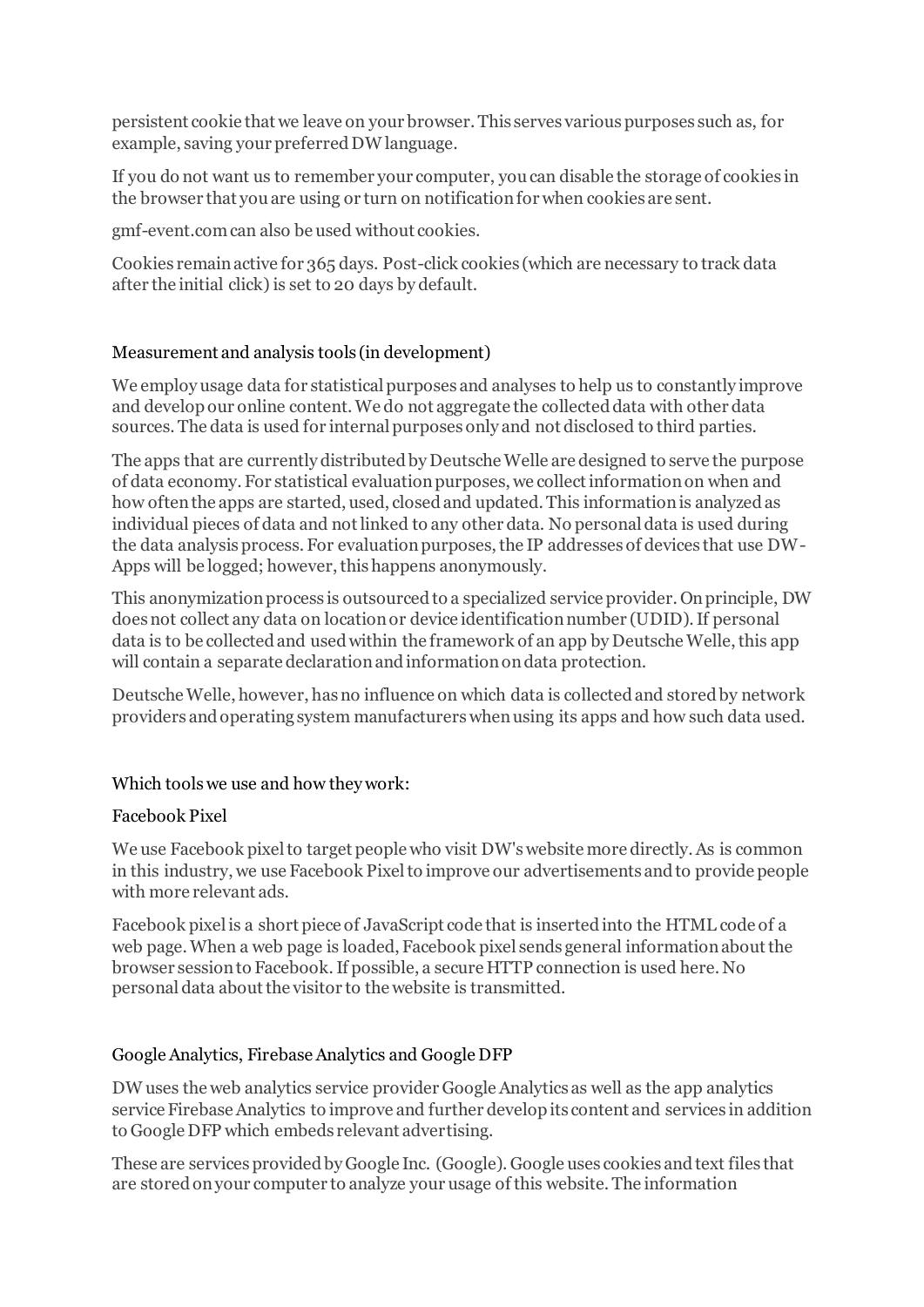generated by cookies about your usage of this website (including your IP address) is transmitted to and stored on Google servers in the United States.

Your IP address is anonymized while you use this website. Google normally truncates IP addresses within member states of the European Union as well as the European Economic Area before they are communicated to their servers. Only in exceptional cases will your full IP address be sent to a Google server in the US and shortened there.

Google uses this information to evaluate your use of the website, to compile reports on website activity for the operators of the site and to provide other services related to website activity and internet usage. Google will also transfer this information to third parties if this is required by law or if third parties are used to process this data on behalf of Google. Third parties, including Google, place ads on websites on the Internet, using stored cookies to provide relevant ads based on previous visits by a user to this site.

Google won't associate your IP address with other any data. You can prevent the storage of cookies by a changing the settings on your browser. We would like to point out, however, that in this case you may not be able to fully use all features of this website. You can also prevent Google from collecting and processing data generated by cookies related to your use of the website (including your IP address) by downloading and installing a browser plug-in available using the following link[: https://tools.google.com/dlpage/gaoptout?hl=en](https://tools.google.com/dlpage/gaoptout?hl=en). For more information about disabling Google ads, please visit the Disable Google Ads page or refer to the Disable Network Ad Initiative page.

You can withdraw your consent to data collection and retention at any time with future effect. For more information about Google's terms, see below.

## Google Analytics Opt-Out:

<https://tools.google.com/dlpage/gaoptout?hl=de>

Basic description of how Google uses cookies to deliver personalized ads and how users can disable this on mobile devices:

<https://policies.google.com/technologies/ads?hl=de>

General external tool for users to disable personalized ads based on online tracking:

[https://optout.networkadvertising.org/?c=1#!/](https://optout.networkadvertising.org/?c=1%23!/)

Personalized ads can also be disabled via the following Google link:

<https://www.google.com/settings/ads/anonymous?hl=en>

## AT Internet

This service is used on all DW products as an analysis tool to improve our online content. Using AT Internet, we collect data on the number of page views and visits, on user behavior and the length of time users spend on our online content. This data is gathered anonymously so no personal data is collected. We do not aggregate the collected data with other data sources.

For further information, please read the privacy policy of the service provider AT Internet: <https://www.atinternet.com/en/company/data-protection/>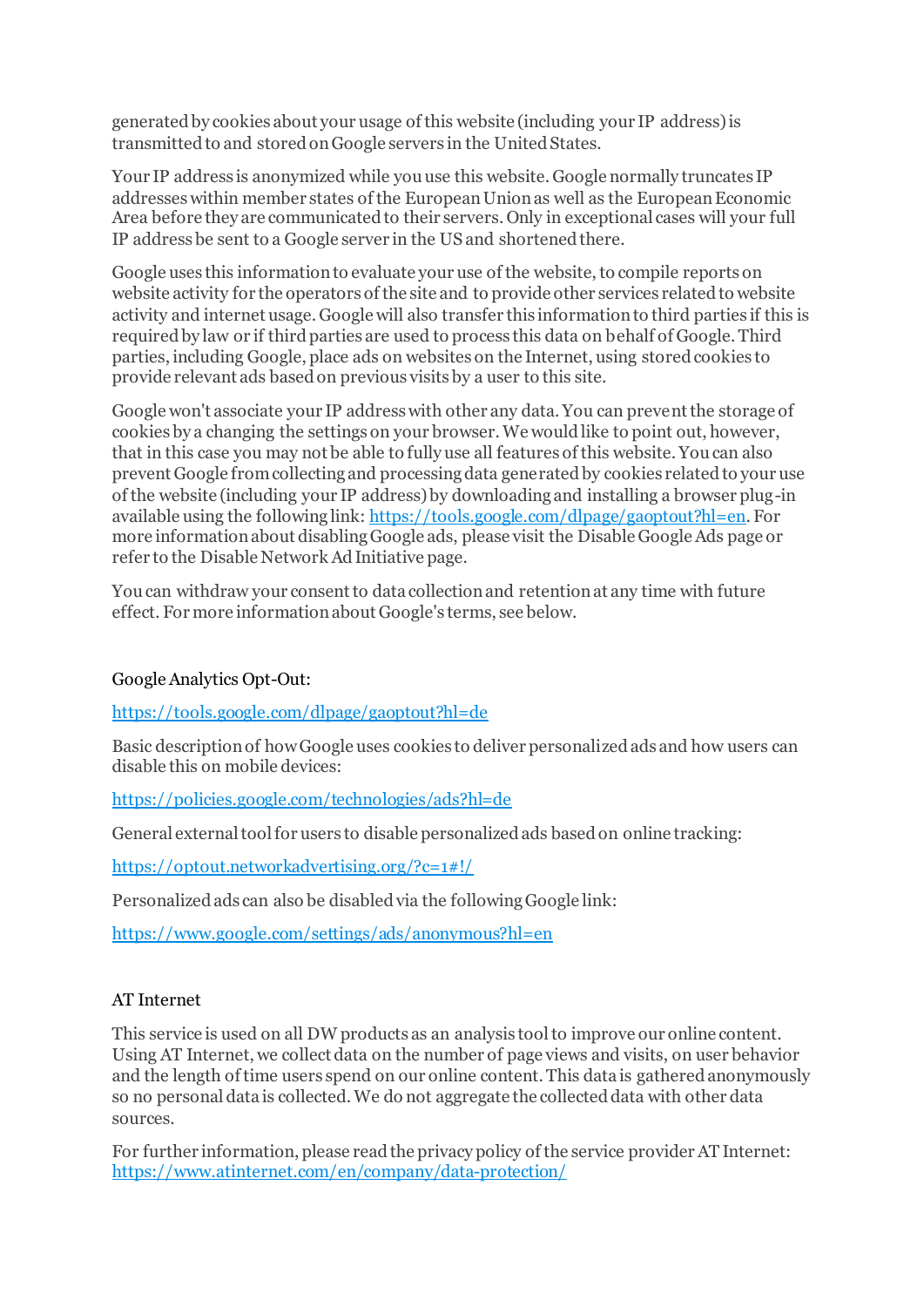If you do not agree to the tracking of your visit and want to prevent the collection of data by AT Internet, you can switch this off by referring to the opt-out procedure of the service provider[:https://www.xiti.com/en/optout.aspx](https://www.xiti.com/en/optout.aspx)

### promio.net

Deutsche Welle uses promio.net to send newsletters. promio.net has his own tracking system. By adding some parameters to the URLs of the links used in messages, we know when a member clicks. And by placing a 1x1 pixel at the end of each message, we know if a member opened the message.

### Stripe

On our website we offer payment via Stripe. Provider of this payment service is Stripe Payments Europe, Ltd, a private limited company organized under the laws of Ireland with company number 513174 and offices at The One Building, 1 Grand Canal Street Lower, Dublin 2, Ireland (hereinafter "Stripe").

If you purchase a ticket, payment will be made via Stripe and the payment details you enter will be transmitted to Stripe.

The transmission of your data to Stripe is based on Art. 6 Para. 1 lit. b GDPR (processing for the performance of a contract) and Art. 6 Para. 1 lit. f GDPR (legitimate interests). Your data will only be passed on for the purpose of payment processing and only insofar as it is necessary for this purpose. To the extent Stripe acts as data processor, a data processing agreement is concluded. More information can be retrieved from <https://stripe.com/de/privacy>.

As the ticketing provider, we use the services of event it AG, Pelikanplatz 7-9, 30177 Hannover, Germany. Your data will only be passed on to event it insofar as it is necessary for the purpose of booking a ticket. We concluded a data processing agreement with event it.

## Vimeo

To display videos on this website, we use plug-ins from the company Vimeo, LL C, 555 West 18th Street, New York, New York 10011, USA, hereinafter referred to as "Vimeo".When you visit one of our web pages that uses the Vimeoplug-ins, a connection willbe established to the servers of Vimeo. The Vimeo server will receive information on which of our web pages you have visited.If you are logged into your Vimeo account, Vimeo will be able to assign your browsing behaviour di-rectly to your personal profile. You can prevent this by logging out of your Vimeoaccount.

We use Vimeoin the interest of presenting our online offers in an attractive way; the legal basis there-fore is Art. 6 (1) f GDPR. We only collect information on the frequency of call-ups of the Vimeovideos integrated in our website and will delete therespective data after 2 years.For further information on the handling of user data please refer to the privacy policy of Vimeoat: <https://vimeo.com/privacy>.